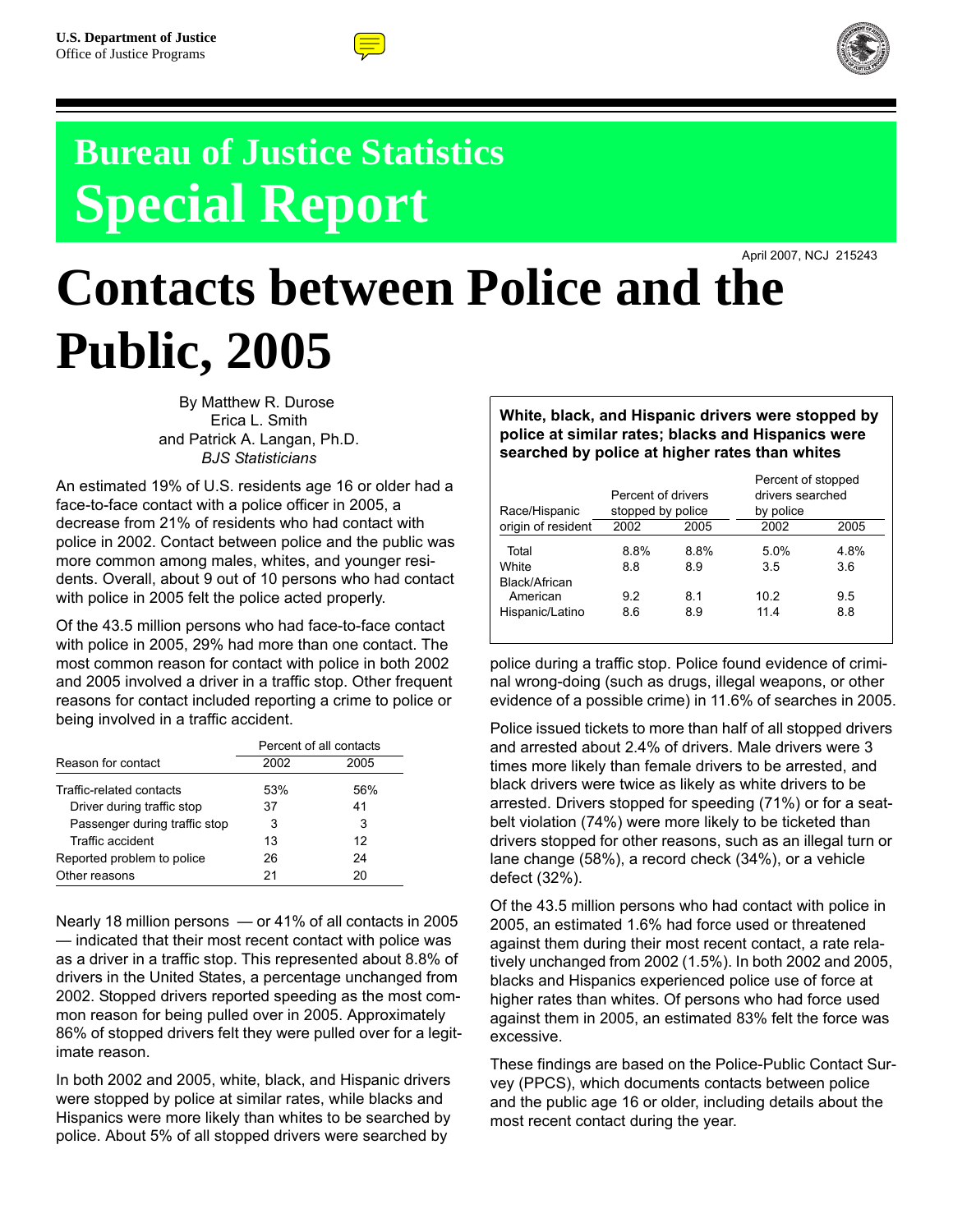#### **Face-to-face contacts with police were more common among males, whites, and younger residents**

Males (21.1%) were more likely than females (17.2%) to have contact with police in 2005 (table 1). Whites (20.2%) experienced contact with police officers at higher rates than blacks (16.5%) and Hispanics (15.8%). These differences are consistent with findings from the 2002 PPCS.

Whites made up 71% of the U.S. population age 16 or older but 76% of persons who had a police contact in 2005. Black residents age 16 or older made up about the same percentage of persons having police contact (10%) as their percentage of the U.S. population in 2005 (11%).

In general, younger persons had higher rates of contact with police than older persons. Persons ages 18 to 24 had the highest percentage of contact with police (29.3%) in 2005, while persons 65 or older had the lowest (8.3%). The 2002 survey also found that younger residents were more likely than older residents to have contact with police.

#### **Table 1. Percent of U.S. population who had contact with police in 2002 and 2005, by demographic characteristics**

| Percent of U.S. population age 16 or<br>older who had contact with police<br>Characteristic |            |            |  |  |
|---------------------------------------------------------------------------------------------|------------|------------|--|--|
| of resident                                                                                 | 2002       | 2005       |  |  |
| Total                                                                                       | 21.0%      | 19.1%      |  |  |
| Gender                                                                                      |            |            |  |  |
| Male                                                                                        | 23.0%      | 21.1%      |  |  |
| Female                                                                                      | 19.2       | 17.2       |  |  |
| Race/Hispanic origin                                                                        |            |            |  |  |
| White <sup>a</sup>                                                                          | 22.1%      | 20.2%      |  |  |
| Black/African American <sup>a</sup>                                                         | 19.3       | 16.5       |  |  |
| Hispanic/Latino                                                                             | 17.5       | 15.8       |  |  |
| Other <sup>a,b</sup>                                                                        | 16.2       | 15.2       |  |  |
| Two or more races <sup>a</sup>                                                              |            | 27.6       |  |  |
| Age                                                                                         |            |            |  |  |
| $16 - 17$                                                                                   | 20.8%      | 20.8%      |  |  |
| 18-24                                                                                       | 31.7       | 29.3       |  |  |
| 25-34                                                                                       | 25.2       | 23.2       |  |  |
| $35 - 44$                                                                                   | 23.1       | 20.4       |  |  |
| 45-54                                                                                       | 20.3       | 19.0       |  |  |
| 55-64                                                                                       | 15.6       | 14.5       |  |  |
| 65 or older                                                                                 | 9.7        | 8.3        |  |  |
| <b>Estimated number</b>                                                                     | 45,278,880 | 43,537,370 |  |  |

Note: Detail may not add to total because of rounding. See *Methodology* for the distribution of the number of police contacts and the U.S. population.

--Not available. See *Methodology* for more information.

aExcludes persons of Hispanic origin.

<sup>b</sup>Includes American Indians, Alaska Natives, Asians, Native Hawaiians, and other Pacific Islanders.

Among persons age 16 or older with at least one face-toface police contact in 2005, the average age was 39. Half of all residents who had police contact were under 37 (not shown in table).

#### **43.5 million residents had at least one contact with police in 2005**

In 2005, 43.5 million persons had at least one contact with police. An estimated 71.5% had just one contact, 17.5% had two contacts, and the remaining 11% had 3 or more contacts with police in 2005 (table 2). The total number of contacts was 71.1 million, with an average of 1.6 face-toface contacts per resident.

Teenagers and young adults were twice as likely as older residents to have multiple contacts with police. An estimated 20% of persons age 55 or older who had contact with police reported having more than one contact in 2005 (not shown in table). By comparison, nearly 40% of persons age 16 to 24 who had contact with police indicated that they had multiple contacts.

#### **Table 2. Number of contacts between police and the public in 2005, by demographic characteristics**

|                                        | Total num-                            | Percent who had contact<br>with police $-$ | Average<br>number of |                            |                             |
|----------------------------------------|---------------------------------------|--------------------------------------------|----------------------|----------------------------|-----------------------------|
| Characteristic<br>of resident          | ber of con-<br>tacts (in<br>millions) | 1 time                                     |                      | 3 times<br>2 times or more | contacts<br>per<br>resident |
| Total                                  | 71.1                                  | 71.5%                                      | 17.5                 | 11.0                       | 1.6                         |
| Gender                                 |                                       |                                            |                      |                            |                             |
| Male                                   | 39.2                                  | 70.0%                                      | 17.7                 | 12.3                       | 1.7                         |
| Female                                 | 32.0                                  | 73.3%                                      | 17.2                 | 9.5                        | 1.6                         |
| Race/Hispanic<br>origin                |                                       |                                            |                      |                            |                             |
| White <sup>a</sup>                     | 52.6                                  | 71.7%                                      | 17.3                 | 11.0                       | 1.6                         |
| Black/African<br>American <sup>a</sup> | 8.6                                   | 70.1%                                      | 17.7                 | 12.2                       | 2.0                         |
| Hispanic/Latino                        | 6.5                                   | 70.7%                                      | 18.4                 | 10.9                       | 1.6                         |
| Other <sup>a,b</sup>                   | 2.5                                   | 75.4%                                      | 16.8                 | 7.9                        | 1.4                         |
| Two or more<br>races <sup>a</sup>      | 1.0                                   | 60.6%                                      | 21.4                 | 18.0                       | 2.0                         |
| Age                                    |                                       |                                            |                      |                            |                             |
| 16-17                                  | 4.2                                   | 67.4%                                      | 17.6                 | 15.0                       | 2.4                         |
| 18-24                                  | 15.6                                  | 60.2%                                      | 22.3                 | 17.5                       | 1.9                         |
| 25-34                                  | 14.6                                  | 72.5%                                      | 16.7                 | 10.8                       | 1.6                         |
| 35-44                                  | 14.3                                  | 73.4%                                      | 17.4                 | 9.2                        | 1.6                         |
| 45-54                                  | 12.3                                  | 73.2%                                      | 17.2                 | 9.6                        | 1.5                         |
| 55-64                                  | 6.3                                   | 77.8%                                      | 14.2                 | 8.0                        | 1.4                         |
| 65 or older                            | 3.9                                   | 83.2%                                      | 11.8                 | 5.1                        | 1.4                         |

Note: Detail may not add to total because of rounding.

<sup>a</sup>Excludes persons of Hispanic origin.

<sup>b</sup>Includes American Indians, Alaska Natives, Asians, Native Hawaiians, and other Pacific Islanders.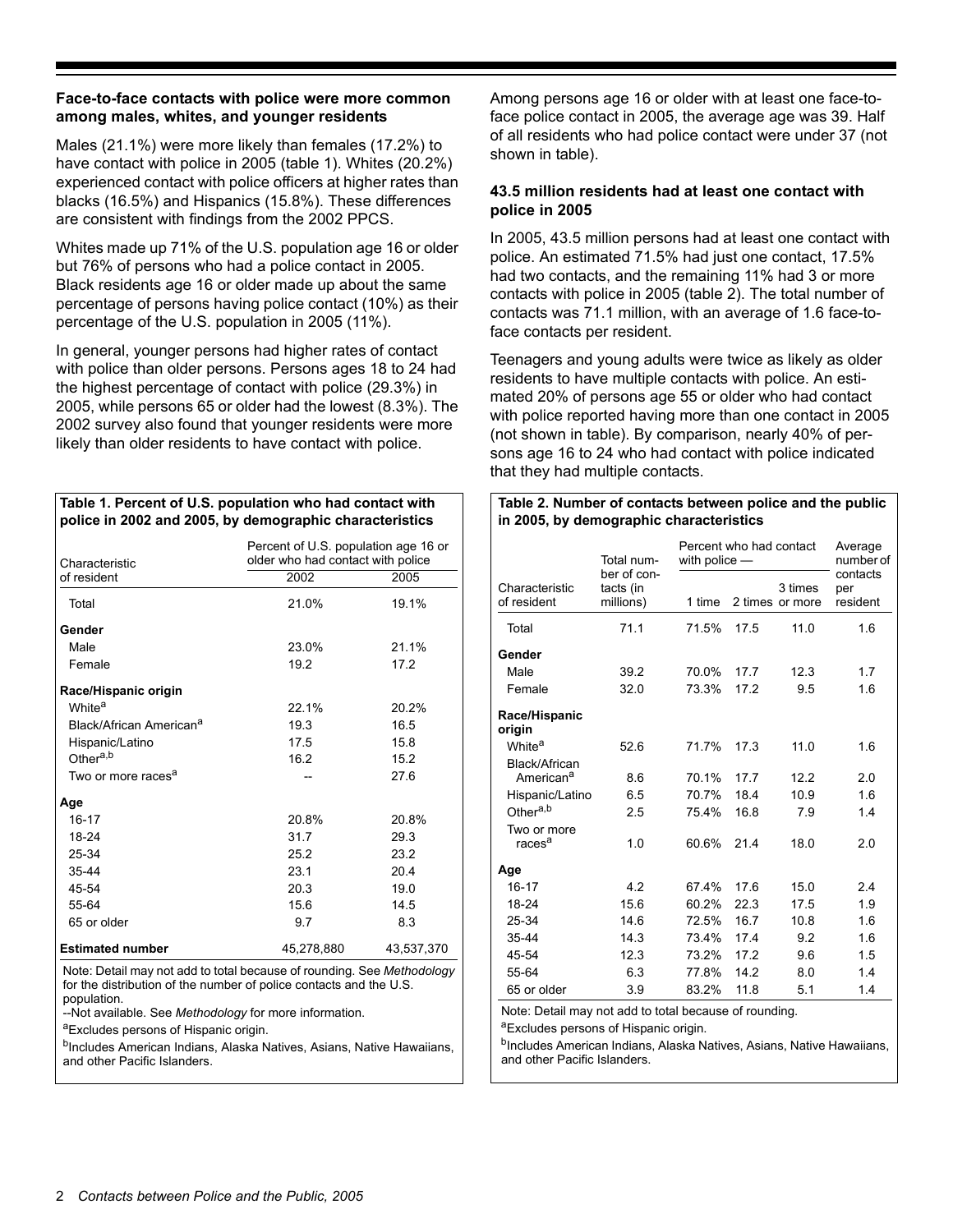## **The most common reason for contact with police was a traffic stop**

Survey respondents who had face-to-face contact with police were asked to describe the nature of the contact. Respondents who had more than one contact with police were asked to describe only their most recent contact. In both 2002 and 2005, more than half of the contacts with police were the result of a traffic stop or accident (table 3).

The most common reason for contact was as a driver during a traffic stop, accounting for about 4 out of 10 contacts. Traffic accidents accounted for an additional 13% of all contacts in 2002 and 2005. The second most frequent reason for contact with police was to report a crime or problem, accounting for about 1 in every 4 contacts.

#### **Table 3. Reasons for face-to-face contact with police in 2002 and 2005**

|                                                                       | U.S. population age 16<br>or older who had contact |                       |  |  |  |
|-----------------------------------------------------------------------|----------------------------------------------------|-----------------------|--|--|--|
|                                                                       | with police                                        |                       |  |  |  |
| Reason for most recent contact                                        | 2002                                               | 2005                  |  |  |  |
| Total                                                                 | 100%                                               | 100%                  |  |  |  |
| <b>Traffic-related contacts</b>                                       | 52.8%                                              | 56.3%                 |  |  |  |
| Driver during traffic stop                                            | 37.1                                               | 40.9                  |  |  |  |
| Passenger during traffic stop                                         | 2.7                                                | 2.9                   |  |  |  |
| Traffic accident                                                      | 13.0                                               | 12.5                  |  |  |  |
| <b>Other contacts</b>                                                 | 47.2%                                              | 43.7%                 |  |  |  |
| Person reported crime/problem to police                               | 26.4                                               | 23.7                  |  |  |  |
| Police provided assistance or service                                 | 7.2                                                | 6.2                   |  |  |  |
| Police investigating crime                                            | 5.8                                                | 5.6                   |  |  |  |
| Person suspected of wrong-doing by police                             | 2.6                                                | 2.8                   |  |  |  |
| Other reason*                                                         | 5.3                                                | 5.3                   |  |  |  |
| <b>Estimated number</b>                                               |                                                    | 45.278.880 43.537.370 |  |  |  |
| Note: Data were based on the most recent contact with police in 2005. |                                                    |                       |  |  |  |

Detail may not add to total because of rounding. \*Includes a small percentage of cases in which the reason for contact was unknown.

#### **Table 4. Among persons who had face-to face contact, percent who felt police acted properly, by race/Hispanic origin, 2005**

|                                                                                  | Percent who felt police acted properly during<br>the contact, by race/Hispanic origin |                    |                                                  |        |  |  |
|----------------------------------------------------------------------------------|---------------------------------------------------------------------------------------|--------------------|--------------------------------------------------|--------|--|--|
| Reason for most<br>recent contact                                                | Total <sup>a</sup>                                                                    | White <sup>b</sup> | Black/African Hispanic/<br>American <sup>b</sup> | Latino |  |  |
| Total                                                                            | 90.4%                                                                                 | 91.6%              | 82.2%                                            | 87.9%  |  |  |
| Traffic accident                                                                 | 95.6                                                                                  | 95.6               | 95.3                                             | 96.8   |  |  |
| Police provided assistance<br>or service                                         | 95.5                                                                                  | 96.1               | 96.0                                             | 91.8   |  |  |
| Person reported crime or<br>problem to police                                    | 92.8                                                                                  | 93.4               | 87.9                                             | 92.2   |  |  |
| Driver during traffic stop<br>Police investigating crime/<br>person suspected of | 90.4                                                                                  | 91.7               | 83.7                                             | 87.5   |  |  |
| wrong-doing                                                                      | 76.4                                                                                  | 79.7               | 55.3                                             | 73.4   |  |  |
| alnclude persons identifying with other races and two or more races.             |                                                                                       |                    |                                                  |        |  |  |

<sup>b</sup>Excludes persons of Hispanic origin.

Of persons who had contact with police in 2005, 60% indicated their most recent contact was initiated by the police. The remaining 40% were self-initiated (not shown in table).

# **A majority of residents felt the police acted properly during face-to-face contact**

Of persons who had contact with the police in 2005, about 9 in 10 felt the officer or officers behaved properly (table 4). Blacks (82.2%) were less likely than whites (91.6%) to feel the police acted properly during a contact. Racial differences in opinion about police behavior were not found across all types of contacts. No differences were found in the percentages of whites and blacks who felt the police behaved properly when helping with a traffic accident or providing assistance, such as giving directions. Blacks were less likely than whites to believe law enforcement acted properly during traffic stops and contacts occurring because police were investigating a crime or suspected the person of wrong-doing.

# **The likelihood of being stopped by police did not change from 2002 to 2005**

An estimated 17.8 million persons age 16 or older indicated that their most recent contact with police in 2005 was as a driver pulled over in a traffic stop (table 5). These drivers represented 8.8% of the Nation's 203 million drivers. Of persons who had more than one contact that year and

#### **Table 5. Number and percent of drivers stopped by police in 2002 and 2005, by demographic characteristics**

|                                                            | Drivers stopped by police during most<br>recent contact |         |       |       |  |  |
|------------------------------------------------------------|---------------------------------------------------------|---------|-------|-------|--|--|
| Characteristic of                                          | Number (in millions)                                    | Percent |       |       |  |  |
| stopped driver                                             | 2002                                                    | 2005    | 2002  | 2005  |  |  |
| Total                                                      | 16.8                                                    | 17.8    | 8.8%  | 8.8%  |  |  |
| Gender                                                     |                                                         |         |       |       |  |  |
| Male                                                       | 10.2                                                    | 11.0    | 10.6% | 10.8% |  |  |
| Female                                                     | 6.6                                                     | 6.9     | 6.9   | 6.8   |  |  |
| Race/Hispanic origin                                       |                                                         |         |       |       |  |  |
| White <sup>a</sup>                                         | 12.8                                                    | 13.4    | 8.8%  | 8.9%  |  |  |
| Black/African American <sup>a</sup>                        | 1.9                                                     | 1.6     | 9.2   | 8.1   |  |  |
| Hispanic/Latino                                            | 1.6                                                     | 1.8     | 8.6   | 8.9   |  |  |
| Other <sup>a,b</sup>                                       | 0.5                                                     | 0.8     | 71    | 8.1   |  |  |
| Two or more races <sup>a</sup>                             |                                                         | 0.2     |       | 12.4  |  |  |
| Age                                                        |                                                         |         |       |       |  |  |
| 16-19                                                      | 1.7                                                     | 1.5     | 13.7% | 13.2% |  |  |
| 20-29                                                      | 4.7                                                     | 5.0     | 14.1  | 13.7  |  |  |
| 30-39                                                      | 3.7                                                     | 3.8     | 9.8   | 10.1  |  |  |
| 40-49                                                      | 3.2                                                     | 3.7     | 7.8   | 8.8   |  |  |
| 50-59                                                      | 2.1                                                     | 2.4     | 6.8   | 6.8   |  |  |
| 60 or older                                                | 1.4                                                     | 1.4     | 3.8   | 3.6   |  |  |
| Note: Detail may not add to total because of rounding. See |                                                         |         |       |       |  |  |

Note: Detail may not add to total because of rounding. See *Methodology* for distribution of U.S. driving population.

aExcludes persons of Hispanic origin.

<sup>b</sup>Includes American Indians, Alaska Natives, Asians, Native Hawaiians, and other Pacific Islanders.

--Not available. See *Methodology* for more information.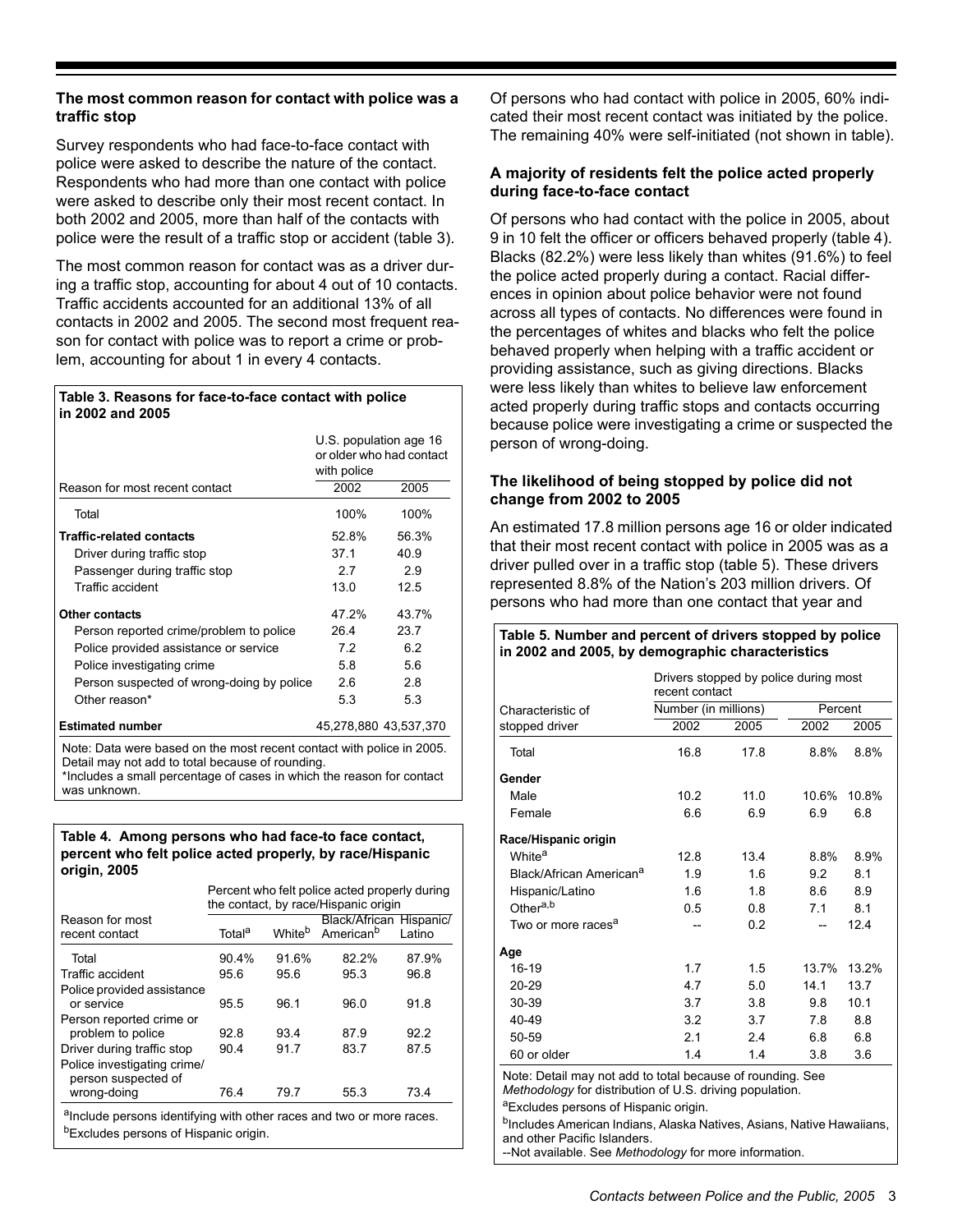whose most recent contact was not a traffic stop, an estimated 3 million additional drivers were stopped by police in 2005. The resulting estimated total number of drivers stopped by police at least once in 2005 was 21 million (or about 1 in 10 of the Nation's drivers).

Overall, the likelihood of being stopped by police in 2002 and 2005 was about the same. In both years, male drivers were pulled over at higher rates than female drivers, and younger drivers were more likely than their older counterparts to be stopped. Also consistent from 2002 to 2005, white, black, and Hispanic drivers were stopped by police at similar rates.

## **Speeding was the reason for more than half of all traffic stops**

When surveyed drivers were asked what reason the officer gave for the traffic stop, the most frequent reason was speeding, cited by more than half (53.3%) of stopped drivers (table 6). An additional 10.7% of drivers indicated they were stopped for a record check of some sort, such as a check of driver's license, insurance coverage, or vehicle registration. Drivers were also stopped for vehicle defects,

such as a burned out headlight or a loud muffler (9.6%), violations of stop sign or stop light (7.2%), an illegal turn or lane change (5.7%), and seatbelt violations (4.7%). An estimated 2.2% of stopped drivers indicated they were pulled over during a roadside check for drunk drivers.

#### **Table 6. Reasons police gave drivers for pulling them over in 2005**

| Reason for traffic stop                                                                                                                                | Percent of stopped drivers |  |  |  |
|--------------------------------------------------------------------------------------------------------------------------------------------------------|----------------------------|--|--|--|
| Total                                                                                                                                                  | 100%                       |  |  |  |
| Speeding                                                                                                                                               | 53.3%                      |  |  |  |
| Vehicle defect                                                                                                                                         | 9.6                        |  |  |  |
| Record check                                                                                                                                           | 10 7                       |  |  |  |
| Roadside check for drunk drivers                                                                                                                       | 22                         |  |  |  |
| Seatbelt violation                                                                                                                                     | 47                         |  |  |  |
| Illegal turn or lane change                                                                                                                            | 57                         |  |  |  |
| Stop sign/light violation                                                                                                                              | 72                         |  |  |  |
| Other traffic violation                                                                                                                                | 26                         |  |  |  |
| Other                                                                                                                                                  | 3.9                        |  |  |  |
| Note: Detail may not add to total because of rounding. Table excludes<br>2% of stopped drivers who said police had not given a reason for the<br>stop. |                            |  |  |  |

# **Most stopped drivers (86%) felt they had been stopped for a legitimate reason**

While the majority of stopped drivers felt police had a legitimate reason for stopping them, driver opinion was not consistent across racial/ethnic categories. White (87.6%) and Hispanic drivers (85.1%) were more likely than black drivers (76.8%) to feel the stop was legitimate.

Driver opinion also varied depending on the reason for the traffic stop. A smaller percentage of black drivers stopped because of a vehicle defect (66.5%) or a record check (72.2%) felt they were stopped for a legitimate reason compared to white drivers pulled over for the same reasons (90.5% and 91.8%, respectively).

Opinions about the legitimacy of the traffic stop were relatively uniform among white, black, and Hispanic drivers when the reason for the stop was a roadside check for drunk drivers, a seatbelt violation, or an illegal turn or lane change.

| Reason for traffic stop          | Total <sup>a</sup> | White <sup>b</sup> | Black/AfricanAmerican <sup>b</sup> | Hispanic/Latino |
|----------------------------------|--------------------|--------------------|------------------------------------|-----------------|
| All reasons                      | 86.2%              | 87.6%              | 76.8%                              | 85.1%           |
| Speeding                         | 90.8               | 91.5               | 86.3                               | 89.0            |
| Vehicle defect                   | 85.7               | 90.5               | 66.5                               | 85.5            |
| Record check                     | 88.6               | 91.8               | 72.2                               | 85.4            |
| Roadside check for drunk drivers | 81.2               | 80.3               | $77.5^{\circ}$                     | $100.0^{\circ}$ |
| Seatbelt violation               | 84.2               | 84.0               | 87.0                               | 82.0            |
| Illegal turn or lane change      | 81.5               | 80.5               | 81.8                               | 83.8            |
| Stop sign/light violation        | 74.2               | 77.1               | 56.8                               | 72.3            |

alncludes persons identifying with other races and two or more races, not shown separately.

bExcludes persons of Hispanic origin.

c Estimate is based on 10 or fewer sample cases.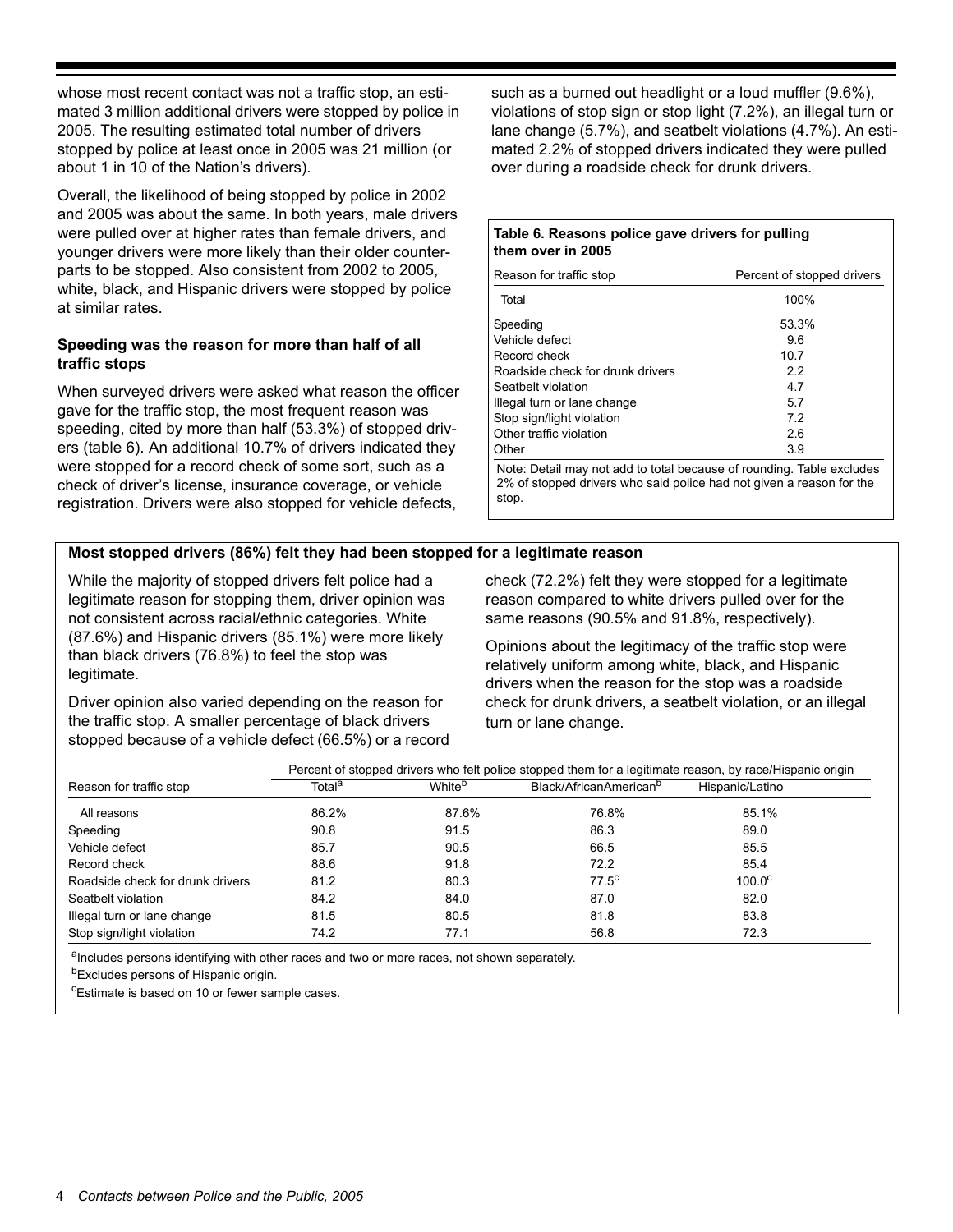## **Police issued tickets to more than half of stopped drivers**

As part of the 2005 survey, drivers were asked about the types of actions police took in order to resolve the traffic stop. Drivers were asked whether they were:

• given a verbal warning, the least serious type of police action resulting from a traffic stop

• issued a written warning, a more serious type of action than a verbal warning

• ticketed, the second most serious type of police action

• arrested, the most serious type of action police could take to resolve the traffic stop.

Of the 17.8 million drivers stopped by police in 2005, 17.7% reported that a verbal warning was the most serious action taken by police during the traffic stop (table 7). An additional 9.1% indicated that receiving a written warning was the most serious action taken.

Of the four types of action police could take to resolve the traffic stop, being ticketed was the most common, reported by 57.4% of stopped drivers. An estimated 2.4% of drivers reported being arrested. For approximately 13.5% of stopped drivers, no enforcement action was taken, meaning they did not receive a verbal or written warning nor were they ticketed or arrested.

The type of action taken by police varied depending on the reason police gave for making the traffic stop. Drivers stopped for a vehicle defect (14.9%) were more likely than speeders (10.1%) to receive a written warning. Speeders (71.1%) and drivers pulled over for a seatbelt violation (74.3%) had the greatest likelihood of receiving a ticket from police. Drivers stopped during a roadside check for drunk drivers (16.4%) were more likely to be arrested than drivers stopped for other reasons. Overall, the majority of drivers stopped during a roadside check (67.8%) indicated that no enforcement action was taken by police.

#### **Table 7. Enforcement actions taken by police during traffic stops in 2005, by the reason for being stopped**

|                                  |       | Percent of drivers who were - |          |                             |                           |                                    |
|----------------------------------|-------|-------------------------------|----------|-----------------------------|---------------------------|------------------------------------|
| Reason for traffic stop          | Total | Arrested                      | Ticketed | Issued a written<br>warning | Given a verbal<br>warning | No enforcement<br>action was taken |
| All reasons                      | 100%  | 2.4                           | 57.4     | 9.1                         | 17.7                      | 13.5                               |
| Speeding                         | 100%  | 1.1                           | 71.1     | 10.1                        | 15.0                      | 2.8                                |
| Vehicle defect                   | 100%  | 3.5                           | 32.2     | 14.9                        | 35.0                      | 14.4                               |
| Record check                     | 100%  | $1.9*$                        | 34.1     | 6.6                         | 12.8                      | 44.5                               |
| Roadside check for drunk drivers | 100%  | 16.4                          | $7.9*$   | $- -$                       | $7.8*$                    | 67.8                               |
| Seatbelt violation               | 100%  | --                            | 74.3     | $2.3*$                      | 10.9                      | 12.4                               |
| Illegal turn or lane change      | 100%  | $1.9*$                        | 57.9     | 8.1                         | 22.7                      | 9.4                                |
| Stop sign/light violation        | 100%  | $2.0*$                        | 57.9     | 10.1                        | 24.9                      | 5.1                                |
| Other traffic offense            | 100%  | $7.3*$                        | 32.1     | 11.6                        | 25.5                      | 23.5                               |
| Other                            | 100%  | $7.1*$                        | 28.8     | $2.3*$                      | 17.1                      | 44.6                               |

Note: Data on whether drivers were arrested, ticketed, or issued a verbal or written warning were known for 96.3% of cases. Detail may not add to total because of rounding.

\*Estimate is based on 10 or fewer sample cases.

 $-$ Less than 0.5%

# **Note regarding findings of apparent disparities**

The data in this report are from a survey in which U.S. residents were asked about their contacts with police and what police did during those contacts. Among other things, the report documents the percentage of U.S. residents who were pulled over in a traffic stop, and the percentage who were ticketed or searched or arrested. In some cases, such percentages were found to differ between males and females, between older and younger residents, and between the different races. For example, blacks were more likely than whites to be searched during a traffic stop.

However, the apparent disparities documented in this report do not constitute proof that police treat people differently along demographic lines. Any of these disparities might be explained by countless other factors and circumstances that were not taken into account in the analysis.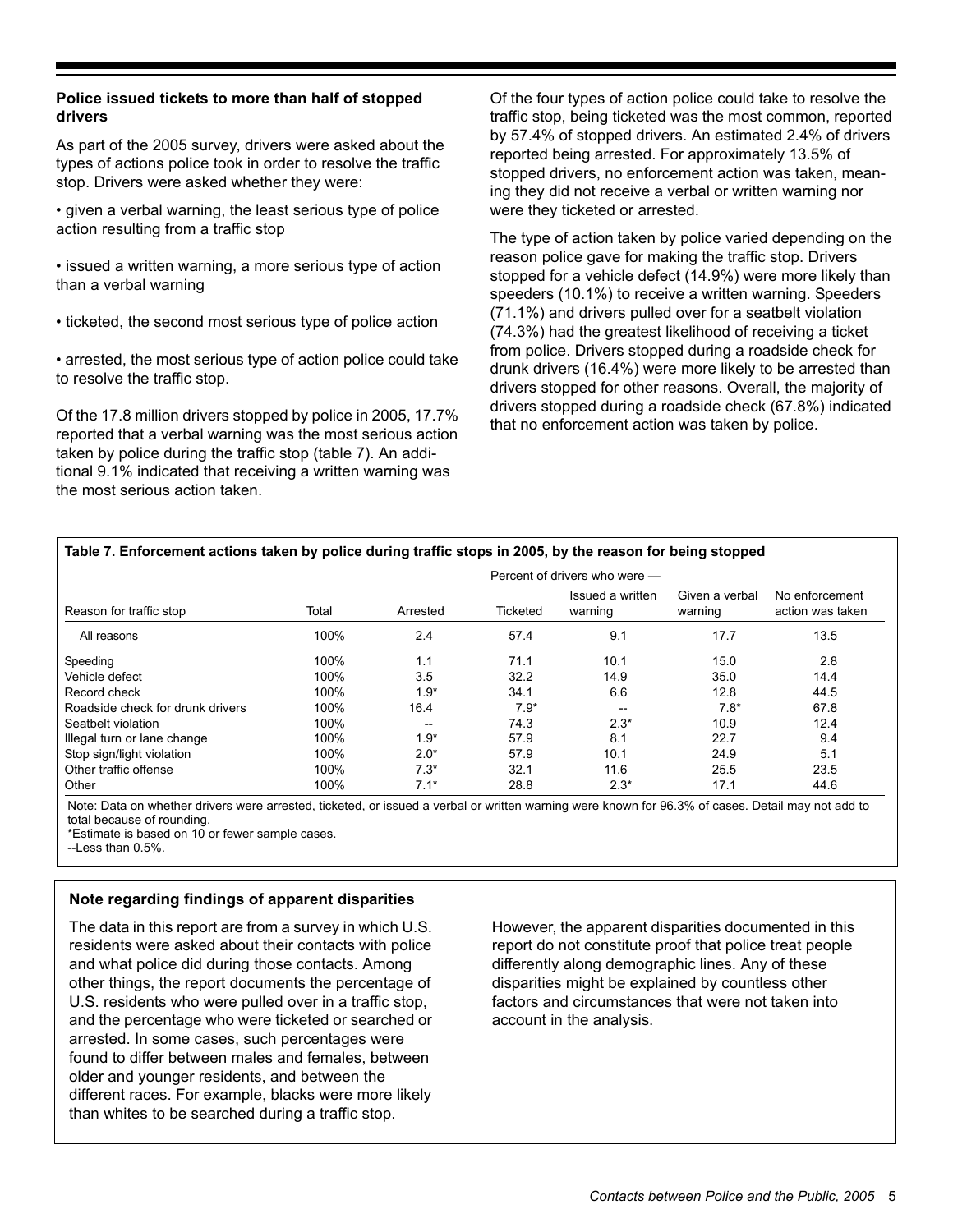### **Police took more serious actions during traffic stops involving males and younger drivers**

Male drivers were more likely than female drivers to experience more serious police actions following a traffic stop. Males (3.2%) were nearly 3 times more likely than females (1.1%) to be arrested (table 8). Males (59.2%) were also more likely than females (54.4%) to be ticketed.

Police actions taken during a traffic stop were not uniform across racial and ethnic categories. Black drivers (4.5%) were twice as likely as white drivers (2.1%) to be arrested during a traffic stop, while Hispanic drivers (65%) were more likely than white (56.2%) or black (55.8%) drivers to receive a ticket. In addition, whites (9.7%) were more likely than Hispanics (5.9%) to receive a written warning, while whites (18.6%) were more likely than blacks (13.7%) to be verbally warned by police.

Younger drivers experienced more serious types of actions by police than older drivers:

• Drivers in their twenties (4.8%) were more likely than drivers in their thirties (1.9%) and forties (1.6%) to be arrested during a traffic stop.

• Teenage drivers (60.7%) and drivers in their twenties (58.8%) and thirties (60.8%) were more likely than drivers in their fifties (52.4%) and drivers age 60 or older (50.4%) to be ticketed by police during a traffic stop.

## **More than half of searches were conducted with the consent of the driver**

More than half (57.6%) of all searches conducted in 2005 were by consent. Consent searches occurred because either the officer asked permission to perform a search and the driver then granted it, or the driver told the officer he/ she could conduct a search without the officer first asking for permission.

| Search characteristic      | Percent of drivers searched by police |
|----------------------------|---------------------------------------|
| Type of search             |                                       |
| With consent               | 57.6%                                 |
| Without consent            | 424                                   |
| <b>Outcome of search</b>   |                                       |
| Criminal evidence found    | 11.6%                                 |
| No criminal evidence found | 88.4                                  |
| <b>Estimated number</b>    | 854.990                               |

Note: Data on whether a stopped driver was searched by police were known for 96.3% of cases. Data on whether consent was given and whether evidence was found were known for 92.1% of searched drivers. Number of drivers searched was imputed to account for this missing data.

#### **Table 8. Enforcement actions taken by police during traffic stops in 2005, by demographic characteristics**

|                                     | Percent of drivers who were - |                                     |          |                             |                           |                                    |
|-------------------------------------|-------------------------------|-------------------------------------|----------|-----------------------------|---------------------------|------------------------------------|
| Characteristic<br>of stopped driver | Total                         | Arrested                            | Ticketed | Issued a written<br>warning | Given a verbal<br>warning | No enforcement action<br>was taken |
| Total                               | 100%                          | 2.4                                 | 57.4     | 9.1                         | 17.7                      | 13.5                               |
| Gender                              |                               |                                     |          |                             |                           |                                    |
| Male                                | 100%                          | 3.2                                 | 59.2     | 7.6                         | 16.5                      | 13.4                               |
| Female                              | 100%                          | 1.1                                 | 54.4     | 11.4                        | 19.5                      | 13.5                               |
| Race/Hispanic origin                |                               |                                     |          |                             |                           |                                    |
| White <sup>a</sup>                  | 100%                          | 2.1                                 | 56.2     | 9.7                         | 18.6                      | 13.4                               |
| Black/African American <sup>a</sup> | 100%                          | 4.5                                 | 55.8     | 8.4                         | 13.7                      | 17.6                               |
| Hispanic/Latino                     | 100%                          | 3.1                                 | 65.0     | 5.9                         | 14.5                      | 11.6                               |
| Othera,b                            | 100%                          | 1.9 <sup>c</sup>                    | 63.6     | 7.0                         | 16.0                      | 11.5                               |
| Age                                 |                               |                                     |          |                             |                           |                                    |
| $16-19$                             | 100%                          | $2.2^{\circ}$                       | 60.7     | 8.7                         | 19.2                      | 9.2                                |
| $20 - 29$                           | 100%                          | 4.8                                 | 58.8     | 8.1                         | 18.0                      | 10.4                               |
| 30-39                               | 100%                          | 1.9                                 | 60.8     | 8.1                         | 15.3                      | 13.9                               |
| 40-49                               | 100%                          | 1.6                                 | 56.4     | 10.0                        | 17.6                      | 14.5                               |
| 50-59                               | 100%                          | 1.3 <sup>c</sup>                    | 52.4     | 9.7                         | 19.0                      | 17.5                               |
| 60 or older                         | 100%                          | $\hspace{0.05cm}$ $\hspace{0.05cm}$ | 50.4     | 12.2                        | 19.2                      | 18.2                               |

Note: Total includes estimates for persons identifying with two or more races, not shown separately. Data on whether drivers were arrested, ticketed, or issued a verbal or written warning were known for 96.3% of cases. Detail may not add to total because of rounding. --Less than 0.5%.

aExcludes persons of Hispanic origin.

<sup>b</sup>Includes American Indians, Alaska Natives, Asians, Native Hawaiians, and other Pacific Islanders.

c Estimate is based on 10 or fewer sample cases.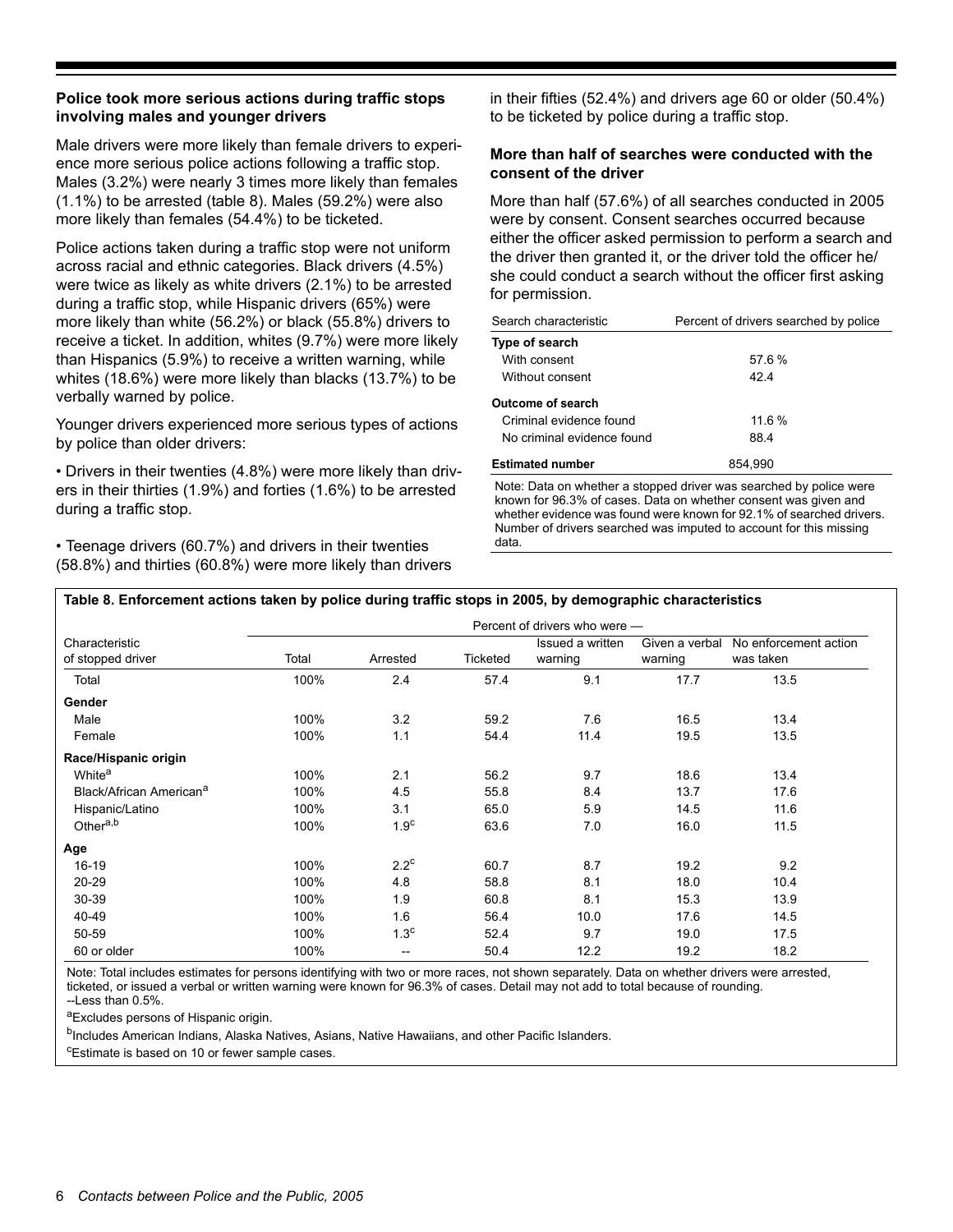The remaining 42.4% of searches occurred without the consent of the driver. Searches conducted without consent may occur because: 1) the police officer had not asked permission before conducting the search; 2) the officer had asked but the driver refused; or 3) the search was conducted pursuant to an arrest.

# **About 1 in 10 searches during a traffic stop uncovered evidence of a possible crime**

In 11.6% of searches conducted during a traffic stop in 2005, police found drugs, an illegal weapon, open containers of alcohol, or other illegal items. Consent and nonconsent searches turned up evidence of criminal wrong-doing at similar rates.

#### **Rate of police use of force during a traffic stop remained stable from 2002 to 2005**

Stopped drivers were asked whether, in their opinion, police had used or threatened to use force against them during the traffic stop. An estimated 0.8% of the 17.8 million persons whose most recent contact with police in 2005 was as a driver in a traffic stop indicated police used or threatened to use force against them (not shown in table). In 2002, the percentage was 1.1%.

# **Percent of persons experiencing force during a police contact was about the same in 2002 and 2005**

All persons who had contact with police, whether as a driver in a traffic stop or for some other reason, were asked if the police officer(s) used or threatened to use physical force against them during the contact. The survey did not define force for the respondent. If persons reported more than one contact that year, they were asked if police used or threatened force against them during just their most recent contact.

An estimated 707,520 persons age 16 or older had force used against them during their most recent contact with police in 2005 (table 9).\* This estimate is about 1.6% of the 43.5 million people reporting face-to-face police contact during 2005. The percentage of contacts involving police use of force was relatively unchanged from 2002 to 2005.

In the 2005 PPCS all persons were asked if the police used or threatened to use force against them at any time during the year. An estimated 991,930 persons reported that they experienced force or the threat of force by police at least once in 2005.

\*In the report "use of force" includes threat of force unless otherwise indicated.

# **The likelihood of being searched during a traffic stop was unchanged between 2002 and 2005**

In both 2002 and 2005, about 5% of stopped drivers were searched by police during the traffic stop. The 5% includes searches of the vehicle only, the driver only, and both the vehicle and the driver.

In both years, male drivers were more likely than female drivers to be searched by police during a traffic stop.

In 2005 black (9.5%) and Hispanic (8.8%) motorists stopped by police were searched at higher rates than whites (3.6%). The likelihood of experiencing a search did not change for whites, blacks, or Hispanics from 2002 to 2005.

Drivers under the age of 30 (8.4%) had a greater likelihood than drivers age 30 or older (2.7%) of being frisked or having their vehicle searched. In 2005 drivers in the two youngest age categories — teenage drivers (9.5%) and drivers in their twenties (8.1%) — were more likely than drivers in their thirties (3.3%), forties (3.3%), and fifties (2.3%) to experience some type of search.

Due to sample size limitations, analysis could not be done on the likelihood of being searched by the reason for the traffic stop and gender, race, and age differences. See Appendix for more information on sample size on the BJS web site at <www.ojp.usdoj.gov/bjs/abstract/cpp05.htm>.

|                                     | Percent of stopped drivers |             |  |
|-------------------------------------|----------------------------|-------------|--|
| Characteristic                      | searched by police         |             |  |
| of stopped driver                   | 2002                       | 2005        |  |
| Total                               | 5.0%                       | 4.8%        |  |
| Gender                              |                            |             |  |
| Male                                | $7.1\%$                    | 6.8%        |  |
| Female                              | 1.8                        | 1.6         |  |
| Race/Hispanic origin                |                            |             |  |
| White <sup>a</sup>                  | 3.5%                       | 3.6%        |  |
| Black/African American <sup>a</sup> | 10.2                       | 9.5         |  |
| Hispanic/Latino                     | 11.4                       | 8.8         |  |
| Other <sup>a,b</sup>                | 2.9 <sup>c</sup>           | $4.6^\circ$ |  |
| Age                                 |                            |             |  |
| $16-19$                             | $8.9\%$                    | 9.5%        |  |
| 20-29                               | 6.6                        | 8.1         |  |
| 30-39                               | 6.4                        | 3.3         |  |
| 40-49                               | 3.4                        | 3.3         |  |
| 50-59                               | 1.5                        | 2.3         |  |
| 60 or older                         |                            |             |  |

Note: Total includes drivers of two or more races, not shown separately.

--Less than 0.5%.

aExcludes persons of Hispanic origin.

bIncludes American Indians, Alaska Natives, Asians, Native Hawaiians, and other Pacific Islanders.

<sup>c</sup>Estimate is based on 10 or fewer sample cases.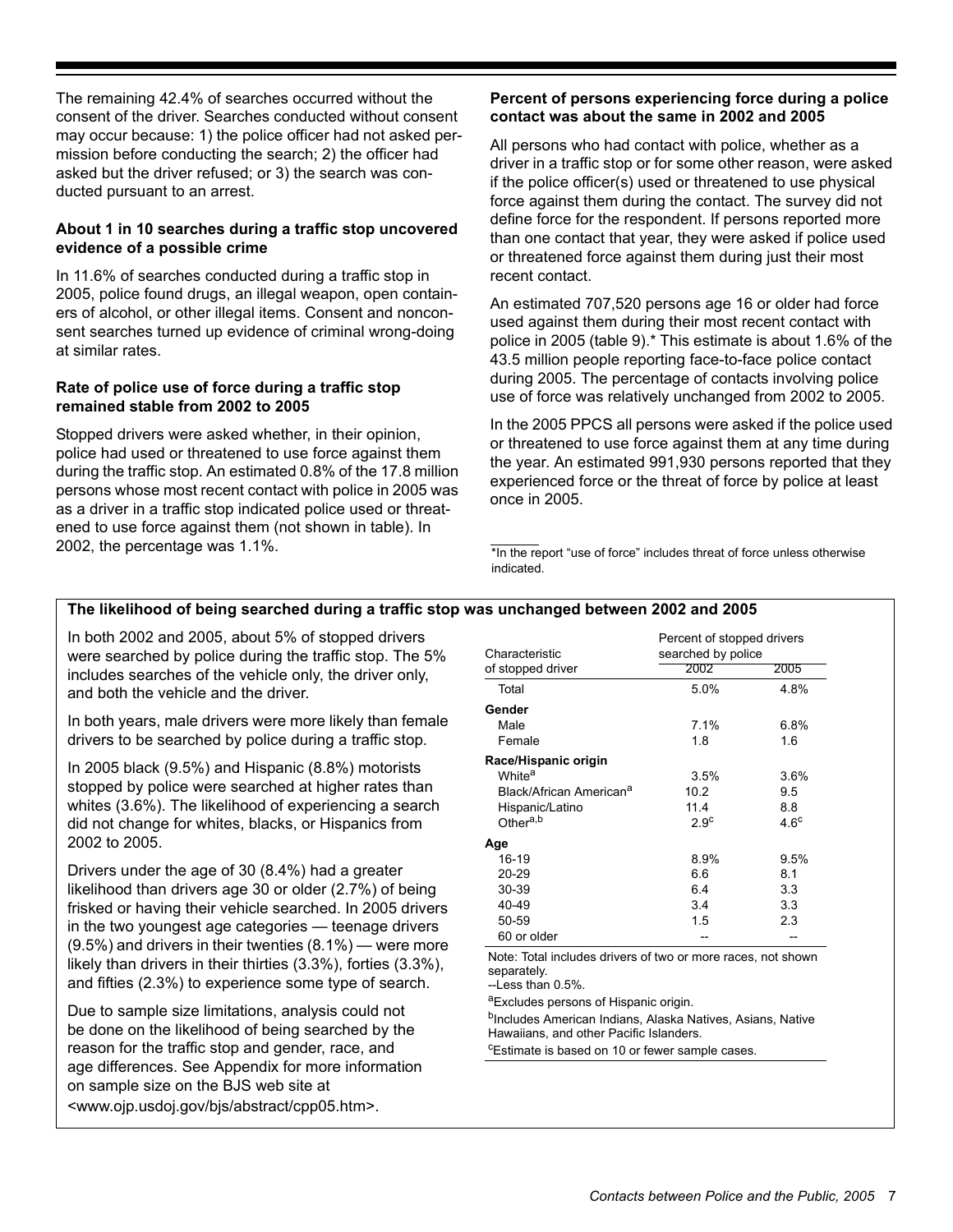#### **Among residents who experienced force, 83% felt it was excessive**

Most (82.9%) of the 707,520 people experiencing force in 2005 felt the force used by police was excessive. Whites (84.3%) involved in force incidents were not more likely than blacks (81.5%) to feel the force was excessive. Among Hispanics who had force used against them, 85.6% felt it was excessive. The differences between estimates for whites, blacks, and Hispanics were not statistically significant.

| Among persons who experienced force,<br>those who felt it was excessive |         |  |  |
|-------------------------------------------------------------------------|---------|--|--|
| <b>Estimated number</b>                                                 | Percent |  |  |
| 586.610                                                                 | 82.9%   |  |  |
| 338,380                                                                 | 84.3    |  |  |
| 151.720                                                                 | 81.5    |  |  |
| 83,160                                                                  | 85.6    |  |  |
|                                                                         |         |  |  |

Note: Data on whether resident felt force was excessive were reported for 88.9% of the 707,520 cases of police use of force. Number experiencing excessive force was imputed to account for this missing data. Total includes estimates for persons identifying with other races and two or more races, not shown separately.

\* Excludes persons of Hispanic origin.

#### **Table 9. Number and percent of contacts with police in which force was used in 2002 and 2005, by demographic characteristics**

|                                | Contacts with police in which force was used |                     |                  |                  |
|--------------------------------|----------------------------------------------|---------------------|------------------|------------------|
| Characteristic                 |                                              | <b>Number</b>       | Percent          |                  |
| of resident                    | 2002                                         | 2005                | 2002             | 2005             |
| Total                          | 664,460                                      | 707,520             | 1.5%             | 1.6%             |
| Gender                         |                                              |                     |                  |                  |
| Male                           | 520,180                                      | 512,350             | 2.2%             | 2.2%             |
| Female                         | 144,280                                      | 195,170             | 0.7              | 1.0              |
| Race/Hispanic origin           |                                              |                     |                  |                  |
| White <sup>a</sup>             | 373,850                                      | 401,610             | 1.1%             | 1.2%             |
| <b>Black or African</b>        |                                              |                     |                  |                  |
| American <sup>a</sup>          | 172,660                                      | 186,060             | 3.5              | 4.4              |
| Hispanic/Latino                | 102,670                                      | 97,190              | 2.5              | 2.3              |
| Other <sup>a,b</sup>           | $15,280^{\circ}$                             | $3,350^{\circ}$     | 1.1 <sup>c</sup> | Ι                |
| Two or more races <sup>a</sup> |                                              | 19.310 <sup>c</sup> |                  | 4.0 <sup>c</sup> |
| Age                            |                                              |                     |                  |                  |
| $16-19$                        | 152,120                                      | 158.960             | 3.5%             | 3.8%             |
| 20-29                          | 230,030                                      | 267,990             | 2.1              | 2.5              |
| 30-39                          | 116,770                                      | 137,590             | 12               | 1.6              |
| 40-49                          | 95,290                                       | 67,300              | 1.0              | 0.7              |
| 50-59                          | 49,720                                       | 39,930              | 0.8              | 0.7              |
| 60 or older                    | $20,540^{\circ}$                             | 35,740              | 1                | 0.8              |

Note: Table is based on the resident's most recent contact with police in 2005. Use of force includes threat of force. Detail may not sum to total because of rounding. See *Methodology* for distribution of U.S. population who had contact with police.

--Not available. See *Methodology* for more information.

/Less than 0.5%.

aExcludes persons of Hispanic origin.

<sup>b</sup>Includes American Indians, Alaska Natives, Asians, Native Hawaiians, and other Pacific Islanders.

cEstimate is based on 10 or fewer sample cases.

Overall, 14.8% of persons who experienced force were injured during the incident (not shown in table).

The majority (86.9%) of persons involved in police use of force incidents in 2005 felt the police acted improperly (not shown in table). Of those who felt the police acted improperly, 13.1% said they filed a complaint against the police.

# **Male, black, and younger residents more likely to experience force**

The differences found among gender, race, and age groups who experienced force in 2005 were consistent with the 2002 PPCS. Among the persons who had police contact in 2005, females (1.0%) were less likely than males (2.2%) to have had contact with police that resulted in force (table 9). Males accounted for a larger percentage (72.4%) of contacts involving force compared to their percentage of all contacts (53.6%) (table 10).

Blacks (4.4%) and Hispanics (2.3%) were more likely than whites (1.2%) to experience use of force during contact with police in 2005. Blacks accounted for 1 out of 10 contacts with police but 1 out of 4 contacts where force was used.

Persons age 16 to 29 (2.8%) who had contact with police were more likely than those over age 29 (1.0%) to have had force used against them. Persons age 16 to 29 made up a smaller percentage of persons who had a police contact (34.5%) compared to the percentage of persons experiencing force during a contact (60.3%). The median age of those experiencing force was 26.

# **About 80% of contacts involving force were initiated by police**

Persons whose contact was police-initiated (such as a traffic stop) were more likely than those whose contact was not initiated by the police (such as asking police for assistance) to experience police use of force (2.2% versus 0.8%) (not shown in table). Police-initiated contacts were 60.4% of the 43.5 million contacts in 2005, but 81.4% of the 707,520 contacts involving police use of force (table 11).

Persons whom police suspected of criminal wrong-doing or who had contact through a criminal investigation represented a relatively large percentage of the 707,520 force incidents, as compared to their representation of all persons with contact in 2005. Residents suspected of criminal wrong-doing by police accounted for a percentage of the force incidents (23.9%) that was nearly 9 times higher than their portion of all contacts (2.8%) (tables 3 and 11). Persons whose contact occurred because of a criminal investigation accounted for a percentage of force incidents (21.3%), almost 4 times higher than their percentage of all contacts (5.6%).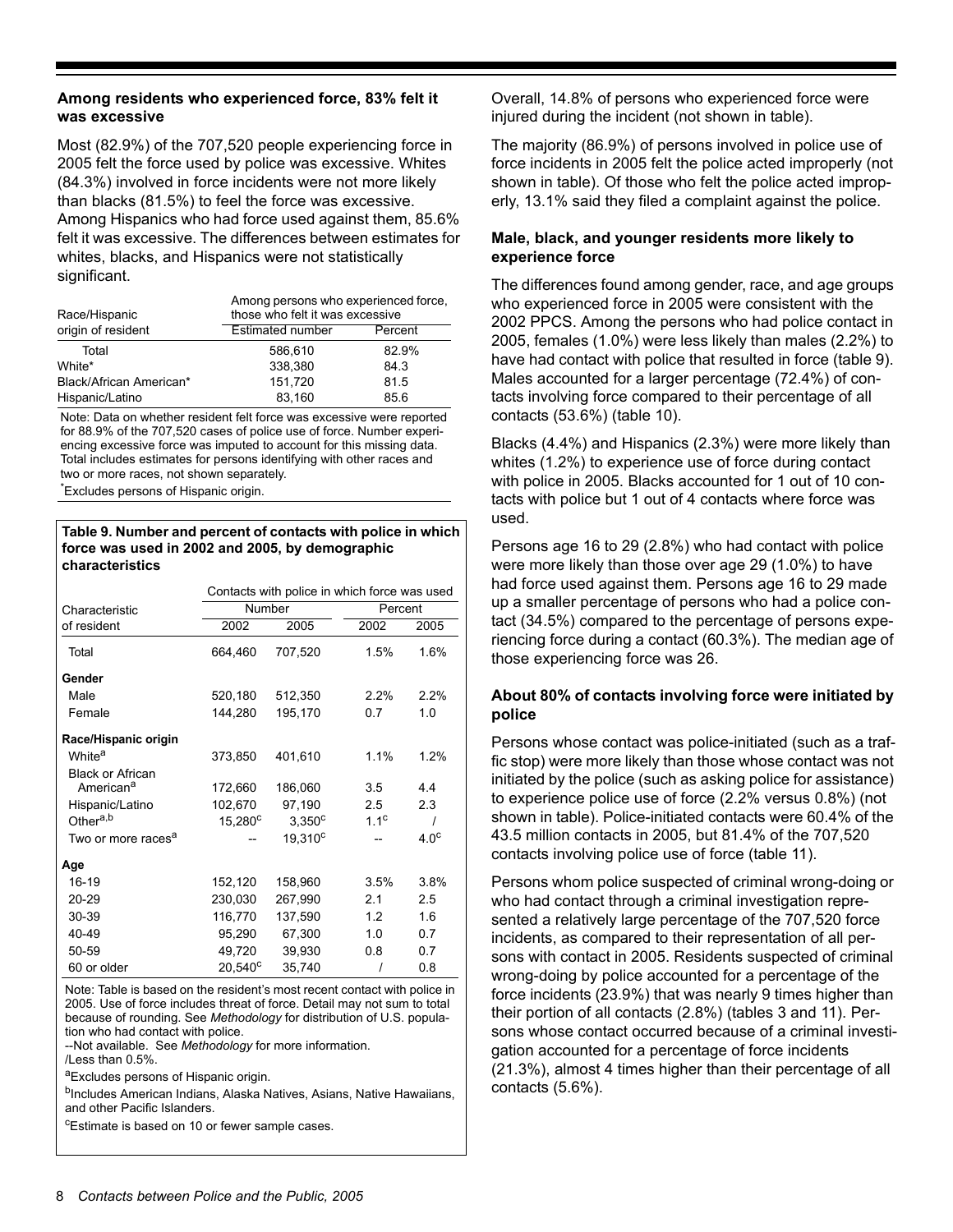#### **Table 10. Demographic characteristics of persons who had a police contact in which force was used in 2005**

|                                     | Percent of persons who had contact<br>with police in 2005 |                                     |  |
|-------------------------------------|-----------------------------------------------------------|-------------------------------------|--|
| Characteristic<br>of resident       | Total                                                     | Contacts in which<br>force was used |  |
| Total                               | 100%                                                      | 100%                                |  |
| Gender                              |                                                           |                                     |  |
| Male                                | 53.6%                                                     | 72.4%                               |  |
| Female                              | 46.4                                                      | 27.6                                |  |
| Race/Hispanic origin                |                                                           |                                     |  |
| White <sup>a</sup>                  | 75.7%                                                     | 56.8%                               |  |
| Black/African American <sup>a</sup> | 9.7                                                       | 26.3                                |  |
| Hispanic/Latino                     | 9.5                                                       | 13.7                                |  |
| Other <sup>a,b</sup>                | 4.0                                                       |                                     |  |
| Two or more races <sup>a</sup>      | 1.1                                                       | 27 <sup>c</sup>                     |  |
| Age                                 |                                                           |                                     |  |
| 16-29                               | 34.5%                                                     | 60.3%                               |  |
| 30 or older                         | 65.5                                                      | 39.7                                |  |
| <b>Estimated number</b>             | 43,537,370                                                | 707,520                             |  |

-Less than 0.5%.

aExcludes persons of Hispanic origin.

bIncludes American Indians, Alaska Natives, Asians, Native Hawaiians, and other Pacific Islanders.

c Estimate is based on 10 or fewer sample cases.

# **Over half of police use of force incidents involved physical force**

Residents who experienced force were asked to describe the type of force used. Among the estimated 707,520 persons who reported that the police used force against them:

• 55% indicated the police actually used some type of physical force, such as pushing, pointing a gun, or using chemical spray (table 12)

• 27.5% reported force was threatened but not actually employed

• 10.1% indicated the officer(s) shouted or cursed at them but did not use or threaten physical force.

An estimated 16.8% of persons experiencing force reported that they did something to provoke the officer to use force, such as threatening the police or resisting arrest (table 13).

# **About half of persons who had force used against them were searched by police**

In 2005 more than half (54.1%) of those who had force used against them by police were searched either before or after the force occurred. Blacks (53.4%) were not more likely than whites (48.5%) to be searched during contacts that involved force. Hispanics (71.9%) were more likely than whites (48.5%) but not more likely than blacks (53.4%) to be searched during contacts involving force. About 8% of persons who experienced force reported that police found

#### **Table 11. Type of and reason for contact with police in which force was used in 2005**

|                                                                                                                                                                               | Percent of contacts with<br>police in which force<br>was used |
|-------------------------------------------------------------------------------------------------------------------------------------------------------------------------------|---------------------------------------------------------------|
| Total                                                                                                                                                                         | 100%                                                          |
| Type of contact                                                                                                                                                               |                                                               |
| Police-initiated                                                                                                                                                              | 81.4%                                                         |
| Not police-initiated <sup>a</sup>                                                                                                                                             | 18.6                                                          |
| <b>Reason for contact</b>                                                                                                                                                     |                                                               |
| Traffic-related contacts                                                                                                                                                      | 30.8%                                                         |
| Driver during traffic stop                                                                                                                                                    | 20.2                                                          |
| Passenger during traffic stop                                                                                                                                                 | $3.5^\circ$                                                   |
| Traffic accident                                                                                                                                                              | 7.1                                                           |
| Other contacts                                                                                                                                                                | 69.2%                                                         |
| Person reported crime/problem to police                                                                                                                                       | 5.6                                                           |
| Police provided assistance or service                                                                                                                                         | 0.9 <sup>c</sup>                                              |
| Police investigating crime                                                                                                                                                    | 21.3                                                          |
| Person suspected of wrong-doing by police                                                                                                                                     | 23.9                                                          |
| Other reason <sup>b</sup>                                                                                                                                                     | 17.5                                                          |
| <b>Estimated number</b>                                                                                                                                                       | 707,520                                                       |
| Note: Data on the type of contact were reported for 98.7% of the<br>707,520 cases. Use of force includes threat of force. Detail may not add<br>to total because of rounding. |                                                               |
| alncludes contact initiated by the survey respondent or someone other<br>than the police, such as a family member or acquaintance.                                            |                                                               |
| <sup>b</sup> Includes a small percentage of cases in which the reason for<br>contact was not specified.                                                                       |                                                               |
| <sup>c</sup> Estimate is based on 10 or fewer sample cases.                                                                                                                   |                                                               |

illegal items (such as drugs, an open alcohol container, or a weapon) during the contact (not in a table).

# **About a third of force incidents resulted in arrest**

About 3 in 10 persons who had force used or threatened against them in 2005 were arrested during the incident. Less than half (41.2%) of persons experiencing force were handcuffed during the incident. The higher percentage of persons handcuffed versus arrested during force incidents may be an indication that police use handcuffs to detain people during contact and release them without making an arrest.

# **Methodology**

The 2005 Police-Public Contact Survey was conducted for the Bureau of Justice Statistics during the last 6 months of 2005 by the U.S. Census Bureau as a supplement to the National Crime Victimization Survey (NCVS). The NCVS sample consisted of 80,237 individuals age 16 or older. About 20% of the NCVS sample, or 16,294 individuals, were excluded from the 2005 PPCS as noninterviews or as proxy interviews.

Noninterviews (14,757) included respondents not available for the interview, those who refused to participate, and non-English speaking respondents. (Unlike NCVS interviews, PPCS interviews are only conducted in English). The remainder (1,537) were proxy interviews. A proxy interview may be conducted when a person is unable for physical,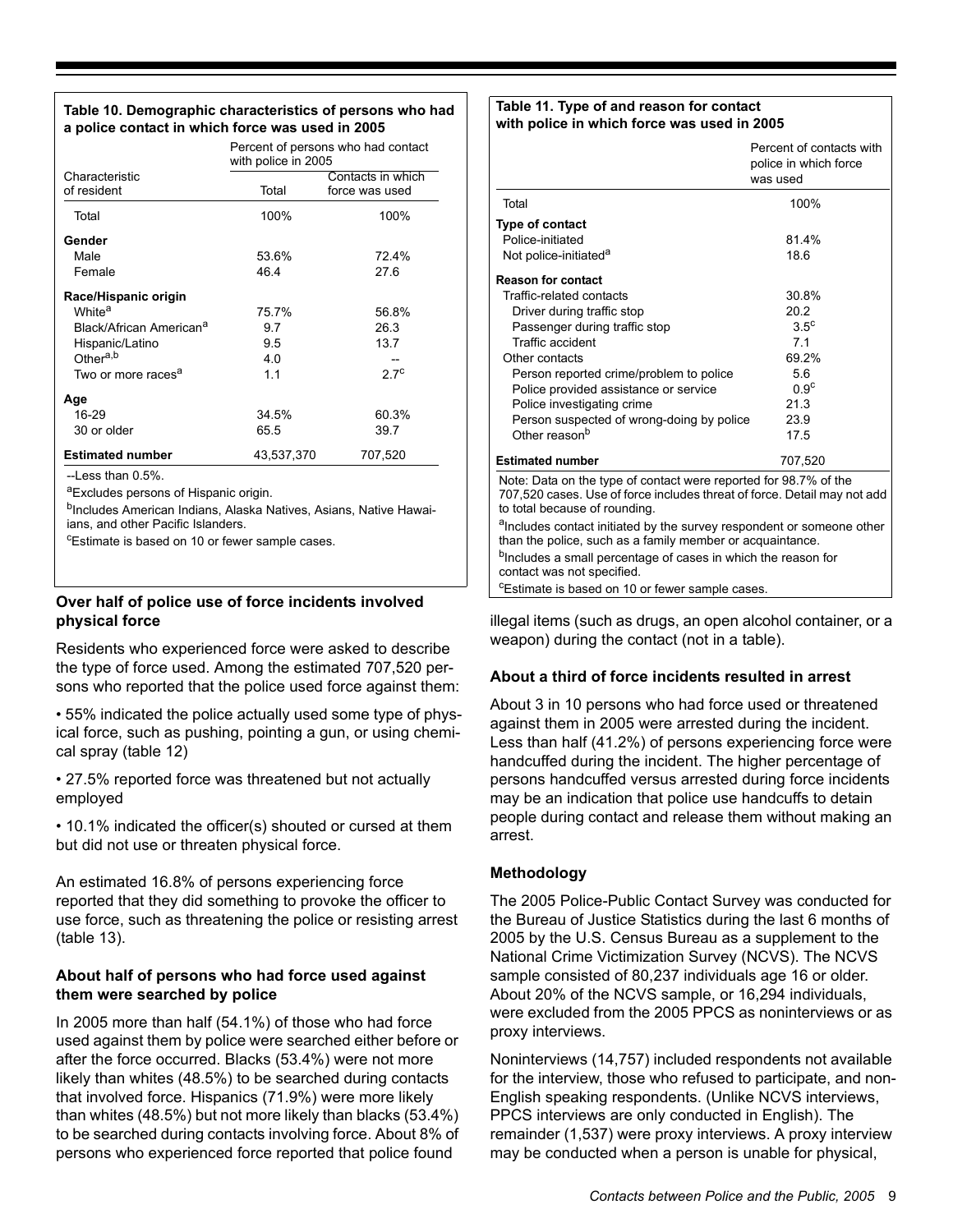mental, or other reasons to participate. BJS staff determined that proxy interviewees would have difficulty describing the details of any contacts between police and the sampled respondent and decided to exclude them.

In total, the PPCS interviewed 63,943 persons, which represents an 80% response rate among eligible individuals (compared to an overall response rate of 87% for the NCVS). Among the PPCS interviews, 23,761 (37%) were conducted in person and 40,182 (63%) by telephone. The

#### **Table 12. Type of force used or threatened by police in 2005**

| Type of force used<br>or threatened by police                                                                                                     | Percent of contacts with<br>police in which force was<br>used or threatened |
|---------------------------------------------------------------------------------------------------------------------------------------------------|-----------------------------------------------------------------------------|
| Total                                                                                                                                             | 100%                                                                        |
| Police actually used force <sup>a</sup><br>Pushed or grabbed<br>Kicked or hit<br>Sprayed chemical/pepper spray<br>Pointed gun<br>Used other force | 55.0%<br>43.4<br>86<br>34 <sup>b</sup><br>15.2<br>10.0                      |
| Police threatened to use force                                                                                                                    | 27.5%                                                                       |
| Shouted or cursed at by police                                                                                                                    | 10.1%                                                                       |
| Type of force used or threatened<br>was not reported                                                                                              | 7.4%                                                                        |
| <b>Estimated number</b>                                                                                                                           | 707,520                                                                     |

aDetail sums to more than 55% because some respondents reported more than one type of actual force.

b<sub>Estimate is based on 10 or fewer sample cases.</sub>

#### **Table 13. Characteristics of contacts with police in which force was used in 2005, by race/Hispanic origin**

|                                                                                                                               |                      | Race/Hispanic origin of resident |                                            |                             |
|-------------------------------------------------------------------------------------------------------------------------------|----------------------|----------------------------------|--------------------------------------------|-----------------------------|
| Characteristic of contact<br>involving force                                                                                  | Total                | White <sup>a</sup>               | Black/<br>African<br>American <sup>a</sup> | Hispanic/<br>Latino         |
| Searched the resident<br>Handcuffed the resident<br>Arrested the resident<br>Actions of resident may<br>have caused police to | 54.1%<br>41 2<br>317 | 48.5%<br>36.9<br>30.9            | 53.4%<br>40.9<br>271                       | 71.9%<br>50.0<br>$37.8^{b}$ |
| use force                                                                                                                     | 16.8                 | 19.0                             | $117^{b}$                                  | 17 $nb$                     |
| <b>Estimated number</b>                                                                                                       | 707.520              | 401.610                          | 186,060                                    | 97.190                      |
|                                                                                                                               |                      |                                  |                                            |                             |

Note: Use of force includes threat of force. Data on whether resident was searched were reported for 84%; handcuffed for 91.5%; arrested for 91.5%; caused force for 82.4%. Total includes estimates for persons identifying with other races and two or more races, not shown separately.

aExcludes persons of Hispanic origin.

<sup>b</sup>Estimate is based on 10 or fewer sample cases.

PPCS sample in 2005, after adjustment for nonresponse, was weighted to produce a national estimate of 228,040,117 persons age 16 or older.

#### *Data collection*

Respondents in the 2005 Police-Public Contact Survey were directly interviewed to determine how many had a face-to-face contact with police during the previous 12 months. Data on the number and nature of face-to-face contacts with police were based solely on the personal accounts of these PPCS respondents. Official police records on contacts between police and the public were not used.

# *Statistical significance*

In comparisons indicated in the text, an explicit or implied difference indicates a test of significance was conducted, and the difference was significant at the .05 level. Certain differences were not significant at the .05 level but were significant at the .10 level. The terms "somewhat," "some indication" or "slightly" refer to differences significant at the .10 level. The report also indicates that some comparisons were not different, meaning the difference between the two estimates was not significant at either the .05 or .10 levels.

Standard errors for the percent of drivers stopped by police (table 5) and the percent of persons who experienced force (table 9) by demographic characteristics are provided on page 11. See Appendix for other tables available on the BJS web site at <www.ojp.usdoj.gov/bjs/abstract/ cpp05.htm>.

# *Racial designations*

In 1997 the Office of Management and Budget (OMB) introduced new guidelines for the collection and reporting of race and ethnicity data in government surveys. These methodological changes were implemented for all demographic surveys as of January 1, 2003. Individuals after that date were allowed to choose more than one racial category. In prior years individuals were asked to select a single primary race.

In 2005 the racial categories changed from previous Police-Public Contact Surveys to separately identify residents of two or more races. Racial categories presented in this report now consist of the following: white only, black only, other race only (American Indian, Alaska Native, Asian, Native Hawaiian, or other Pacific Islander if only one of these races is given), and two or more races (all persons of any race indicating two or more races). Because about 0.7% of survey respondents identified two or more races, the impact on the rates of police contact for each race is relatively small.

Prior to 2003, individuals were also asked whether they were of Hispanic origin before being asked about their race. In 2005 respondents were asked directly if they were Spanish, Hispanic, or Latino. Individuals who indicated they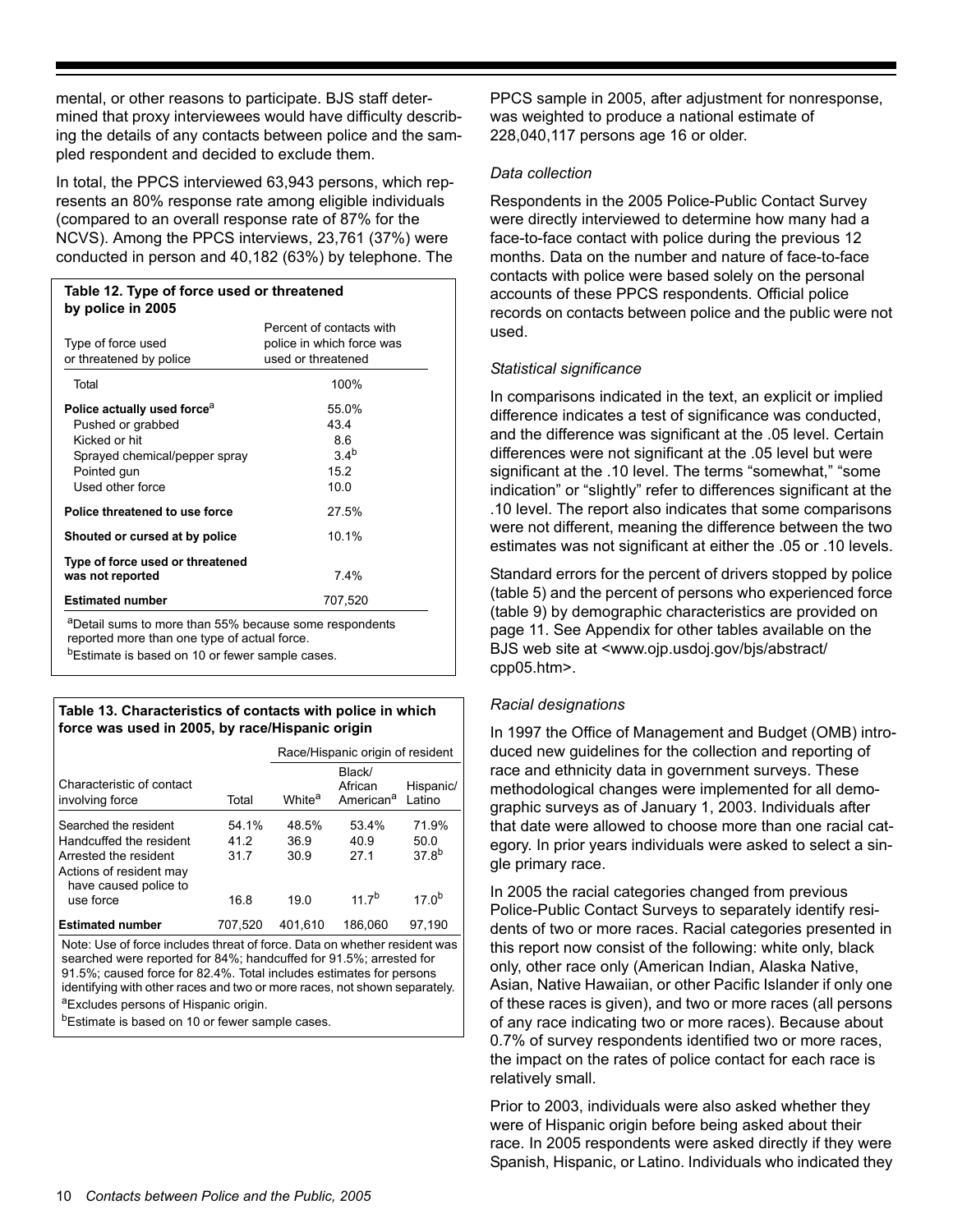#### **Methodology table 1. Number of drivers, persons with face-to-face police contact, and total residents age 16 or older in the United States in 2002 and 2005, by demographic characteristics**

|                                | U.S. population age 16 or older |             |                     |            |                                 |             |                                        |            |
|--------------------------------|---------------------------------|-------------|---------------------|------------|---------------------------------|-------------|----------------------------------------|------------|
| Characteristic                 | Total                           |             | Contact with police |            | Driving population <sup>a</sup> |             | Drivers stopped by police <sup>b</sup> |            |
| of resident                    | 2002                            | 2005        | 2002                | 2005       | 2002                            | 2005        | 2002                                   | 2005       |
| Total                          | 215,536,780                     | 228,040,120 | 45,278,880          | 43,537,370 | 191,735,660                     | 202,539,650 | 16,783,470                             | 17,825,140 |
| Gender                         |                                 |             |                     |            |                                 |             |                                        |            |
| Male                           | 103.988.720                     | 110.498.160 | 23.884.650          | 23,357,090 | 95.983.080                      | 101.376.040 | 10,210,450                             | 10,960,100 |
| Female                         | 111,548,060                     | 117,541,950 | 21,394,230          | 20,180,280 | 95,752,580                      | 101,163,600 | 6,573,020                              | 6,865,040  |
| Race/Hispanic origin           |                                 |             |                     |            |                                 |             |                                        |            |
| White <sup>c</sup>             | 157,373,710                     | 162,918,330 | 34,743,450          | 32,936,290 | 146,203,930                     | 150,874,020 | 12,842,250                             | 13,402,680 |
| Black/African                  |                                 |             |                     |            |                                 |             |                                        |            |
| American <sup>c</sup>          | 25,694,070                      | 25,541,550  | 4,966,390           | 4,208,490  | 20,118,090                      | 20,114,980  | 1,852,090                              | 1,630,770  |
| Hispanic/Latino                | 23,955,180                      | 26,253,090  | 4,191,710           | 4,155,970  | 18,470,530                      | 20,621,580  | 1,595,870                              | 1,839,140  |
| Other <sup>c,d</sup>           | 8,513,810                       | 11,592,850  | 1,377,330           | 1,757,780  | 6,943,110                       | 9,454,880   | 493,260                                | 769,350    |
| Two or more races <sup>c</sup> |                                 | 1,734,290   |                     | 478,850    |                                 | 1,474,190   |                                        | 183,210    |
| Age                            |                                 |             |                     |            |                                 |             |                                        |            |
| $16 - 17$                      | 8,258,250                       | 8,461,880   | 1,720,200           | 1,758,120  | 5,411,470                       | 5,287,950   | 487.200                                | 564,310    |
| $18-19$                        | 8,003,620                       | 8,033,220   | 2,594,030           | 2,464,910  | 6,624,080                       | 6,429,550   | 1,166,360                              | 978,740    |
| 20-24                          | 19,385,230                      | 20,358,200  | 6,074,820           | 5,862,590  | 17,241,050                      | 17,837,370  | 2,707,710                              | 2,627,730  |
| 25-29                          | 17,745,200                      | 20,056,000  | 4,842,870           | 4,944,100  | 16,187,490                      | 18,356,260  | 1,999,670                              | 2,339,880  |
| 30-34                          | 19,564,860                      | 19,631,620  | 4,573,910           | 4,274,200  | 18,204,140                      | 18,317,640  | 1,765,380                              | 1,928,370  |
| 35-39                          | 21,108,220                      | 20,756,790  | 5,171,390           | 4,251,700  | 19,828,440                      | 19,360,090  | 1,976,040                              | 1,858,570  |
| 40-44                          | 23,048,580                      | 22,523,710  | 5,024,130           | 4,562,340  | 21,664,780                      | 21,189,570  | 1,737,810                              | 1,887,940  |
| 45-49                          | 21,111,000                      | 22,464,790  | 4,470,580           | 4,548,960  | 19,795,430                      | 21,109,740  | 1,497,270                              | 1,817,490  |
| 50-54                          | 18,156,610                      | 20,055,130  | 3,515,570           | 3,515,110  | 16,933,350                      | 18,640,620  | 1,214,760                              | 1,333,630  |
| 55-59                          | 14,751,340                      | 17,514,180  | 2,491,260           | 2,624,900  | 13,574,900                      | 16,341,140  | 859,630                                | 1,059,650  |
| 60-64                          | 11,253,810                      | 13,004,310  | 1,577,380           | 1,806,400  | 10,273,390                      | 11,831,210  | 599,060                                | 686,640    |
| 65 or older                    | 33,150,060                      | 35,180,300  | 3,222,740           | 2,924,030  | 25,997,130                      | 27,838,500  | 772,580                                | 742,200    |

Note: Detail may not add to total because of rounding.

aIncludes licensed and unlicensed drivers who operate a motor vehicle a few times a year or more.

bIncludes stops of all types of motor vehicles - for example, motorcycles, buses, and private and

commercial cars and trucks — and both personal and business travel.

<sup>c</sup>Excludes persons of Hispanic origin.

dIncludes American Indians, Alaska Natives, Asians, Native Hawaiians, and other Pacific Islanders.

--Not available. See racial designation section for more information.

#### are of Hispanic origin are categorized under the heading Hispanic or Latino.

# *Comparing estimates from previous Police-Public Contact Surveys*

The Police-Public Contact Survey has been conducted four times: 1996, 1999, 2002, and 2005. In this report, comparisons are exclusively between estimates from the 2002 and the 2005 surveys. See the Appendix for information on the reasons for limiting comparisons to these two years available on the BJS web site at <www.ojp.usdoj.gov/bjs/ abstract/cpp05.htm>.

#### **Methodology table 2. Estimate of 1 standard error for percentages in tables 5 and 9**

| Characteristic<br>of resident                                                                                                                                                                                                                                                                                                                | Percent of drivers<br>stopped by police<br>2002 | 2005                                  | Percent of contacts<br>with police in which<br>force was used<br>2002 | 2005                                  |  |
|----------------------------------------------------------------------------------------------------------------------------------------------------------------------------------------------------------------------------------------------------------------------------------------------------------------------------------------------|-------------------------------------------------|---------------------------------------|-----------------------------------------------------------------------|---------------------------------------|--|
| Total                                                                                                                                                                                                                                                                                                                                        | 0.20%                                           | 0.20%                                 | 0.10%                                                                 | 0.16%                                 |  |
| Gender<br>Male<br>Female                                                                                                                                                                                                                                                                                                                     | 0.26%<br>0.20                                   | 0.28%<br>0.19                         | 0.18%<br>0.09                                                         | 0.25%<br>0.15                         |  |
| Race/Hispanic origin<br>White<br>Black/African American<br>Hispanic/Latino<br>Other<br>Two or more races                                                                                                                                                                                                                                     | 0.22%<br>0.42<br>0.43<br>0.49                   | 0.22%<br>0.48<br>0.45<br>0.61<br>1.66 | 0.10%<br>0.56<br>0.41<br>0.50                                         | 0.16%<br>0.69<br>0.49<br>0.19<br>2.69 |  |
| Age<br>16-19<br>0.71%<br>0.77%<br>0.55%<br>0.68%<br>20-29<br>0.39<br>0.26<br>0.51<br>0.44<br>30-39<br>0.32<br>0.41<br>0.22<br>0.28<br>40-49<br>0.28<br>0.32<br>0.19<br>0.21<br>50-59<br>0.34<br>0.28<br>0.25<br>0.18<br>0.18<br>0.21<br>0.22<br>60 or older<br>0.15<br>--Not available. See racial designation section for more information. |                                                 |                                       |                                                                       |                                       |  |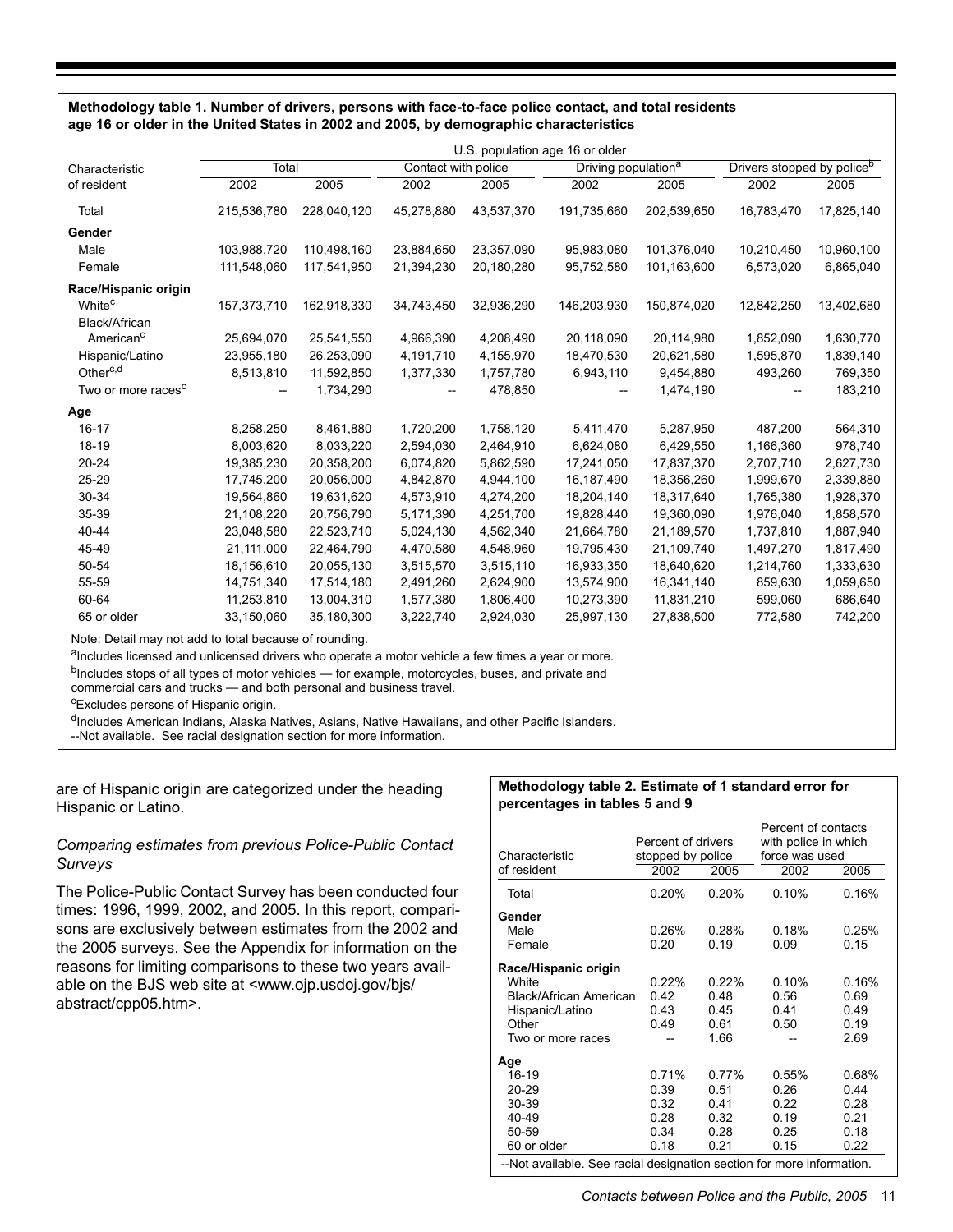**U.S. Department of Justice** Office of Justice Programs Bureau of Justice Statistics

Washington, DC 20531

Official Business Penalty for Private Use \$300



#### **Other BJS reports on police-public contacts**

Each of the following publications is available on the BJS website.

*Police Use of Force: Collection of National Data, November 1997*; <http://www.ojp.usdoj.gov/bjs/abstract/puof.htm>

*Contacts between Police and the Public: Findings from the 1999 National Survey*, February 2001; <http:// www.ojp.usdoj.gov/bjs/abstract/cpp99.htm>

*Characteristics of Drivers Stopped by Police, 1999, March 2002*; <http://www.ojp.usdoj.gov/bjs/abstract/cdsp99.htm>

*Contacts between Police and the Public: Findings from the 2002 National Survey*, April 2005; <http:// www.ojp.usdoj.gov/bjs/abstract/cpp02.htm>

*Characteristics of Drivers Stopped by Police, 2002*, June 2006; <http://www.ojp.usdoj.gov/bjs/abstract/cdsp02.htm> The Bureau of Justice Statistics is the statistical agency of the U.S. Department of Justice. Jeffrey L. Sedgwick is the Director.

Matthew R. Durose and Erica L. Smith wrote this report, under the supervision of Patrick A. Langan, Ph.D. Mallory Nobles, BJS intern, provided statistical assistance. Tina Dorsey edited the report, under the supervision of Doris J. James. Jayne Robinson prepared the report for final printing.

April 2007, NCJ 215243

This report in portable document format and in ASCII and its related statistical data and tables are available at the BJS World Wide Web Internet site: <http://www.ojp.usdoj.gov/bjs/abstract/cpp05.htm>

#### **Office of Justice Programs**

*Innovation • Partnerships • Safer Neighborhoods* http://www.ojp.usdoj.gov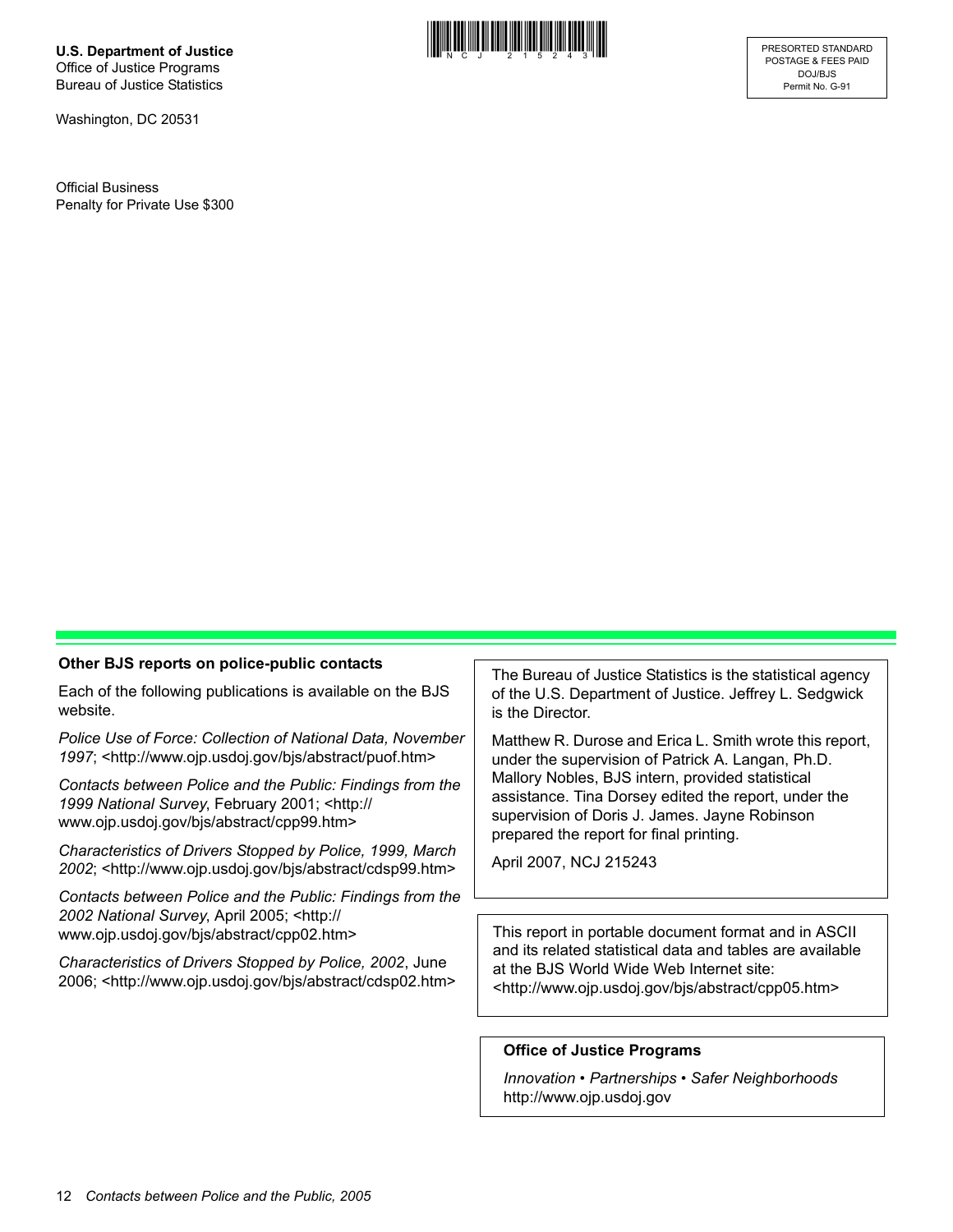## **Comparing estimates from previous Police-Public Contact Surveys**

There are several reasons for limiting comparisons to findings from the 2002 and 2005 surveys. Changes were made to the data collection instrument following the 1999 survey to reduce the overall response burden to survey participants. These changes affected estimates of the reason for contact with police, in particular the number of drivers stopped. In 1999, respondents were asked whether they had been a driver stopped by police at any time during the previous 12 months. Any respondent who had been pulled over in a traffic stop was then included in the count of the number of drivers stopped by police, regardless of whether the traffic stop was their most recent contact with police.

In 2002 and 2005, the survey was changed so that respondents were asked only about their most recent contact with police during the previous 12 months. Respondents whose most recent face-to-face contact was not a traffic stop, but who had been pulled over by police earlier in the year, were not included in the count of the number of drivers stopped. Due to this change in the survey, the estimated number of drivers stopped by police was smaller in 2002 and 2005

than in 1999. Estimates of the characteristics of drivers stopped by police, such as the percentage of drivers searched or the reasons drivers were stopped, were unaffected by these changes, and remain comparable between 1999, 2002, and 2005.

Following the 1999 survey, the measurement of the number of drivers in the United States was modified and the estimate of the likelihood of being stopped by police in 1999 is not directly comparable to estimates in 2002 and 2005. The denominator used to calculate the likelihood of being stopped by police was "licensed drivers" in 1999, as estimated by the U.S. Department of Transportation's 1995 Nationwide Personal Transportation Survey. In 2002 and 2005 the denominator was "drivers in the United States," as estimated directly from responses to additional questions included in the 2002 and the 2005 Police-Public Contact Surveys. The denominator change was made to account for all persons who drive, licensed and not licensed, to better approximate the number of persons at risk of being stopped by police. Excluded from the new denominator were licensed drivers who indicated that they never drive.

#### **Appendix table 1. Number of survey respondents in the 2005 Police-Public Contact Survey, by demographic characteristics**

| Characteristic<br>of resident       | All survey<br>respondents | Persons with<br>police contact | Persons against<br>whom force was<br>used | Drivers stopped<br>by police | Stopped drivers<br>searched by police |
|-------------------------------------|---------------------------|--------------------------------|-------------------------------------------|------------------------------|---------------------------------------|
| Total persons                       | 63,943                    | 11,843                         | 166                                       | 4,744                        | 189                                   |
| Gender                              |                           |                                |                                           |                              |                                       |
| Male                                | 29,125                    | 5,972                          | 116                                       | 2,759                        | 160                                   |
| Female                              | 34,818                    | 5,871                          | 50                                        | 1,985                        | 29                                    |
| Race/Hispanic origin                |                           |                                |                                           |                              |                                       |
| White <sup>a</sup>                  | 46,068                    | 9,054                          | 94                                        | 3,582                        | 109                                   |
| Black/African American <sup>a</sup> | 6,859                     | 1,076                          | 44                                        | 410                          | 31                                    |
| Hispanic/Latino                     | 7,327                     | 1,135                          | 24                                        | 505                          | 37                                    |
| Other <sup>a,b</sup>                | 3,238                     | 462                            |                                           | 201                          | 8                                     |
| Two or more races <sup>a</sup>      | 451                       | 116                            | 3                                         | 46                           | 4                                     |
| Age                                 |                           |                                |                                           |                              |                                       |
| $16-19$                             | 3,522                     | 903                            | 33                                        | 335                          | 24                                    |
| 20-29                               | 9,431                     | 2,504                          | 55                                        | 1,140                        | 83                                    |
| 30-39                               | 11,463                    | 2,398                          | 33                                        | 1,026                        | 32                                    |
| 40-49                               | 13,290                    | 2,683                          | 20                                        | 1,070                        | 34                                    |
| 50-59                               | 11,340                    | 1,868                          | 13                                        | 721                          | 15                                    |
| 60 or older                         | 14,897                    | 1,487                          | 12                                        | 452                          | 1                                     |

aExcludes persons of Hispanic origin.

bIncludes American Indians, Alaska Natives, Asians, Native Hawaiians, and other Pacific Islanders.